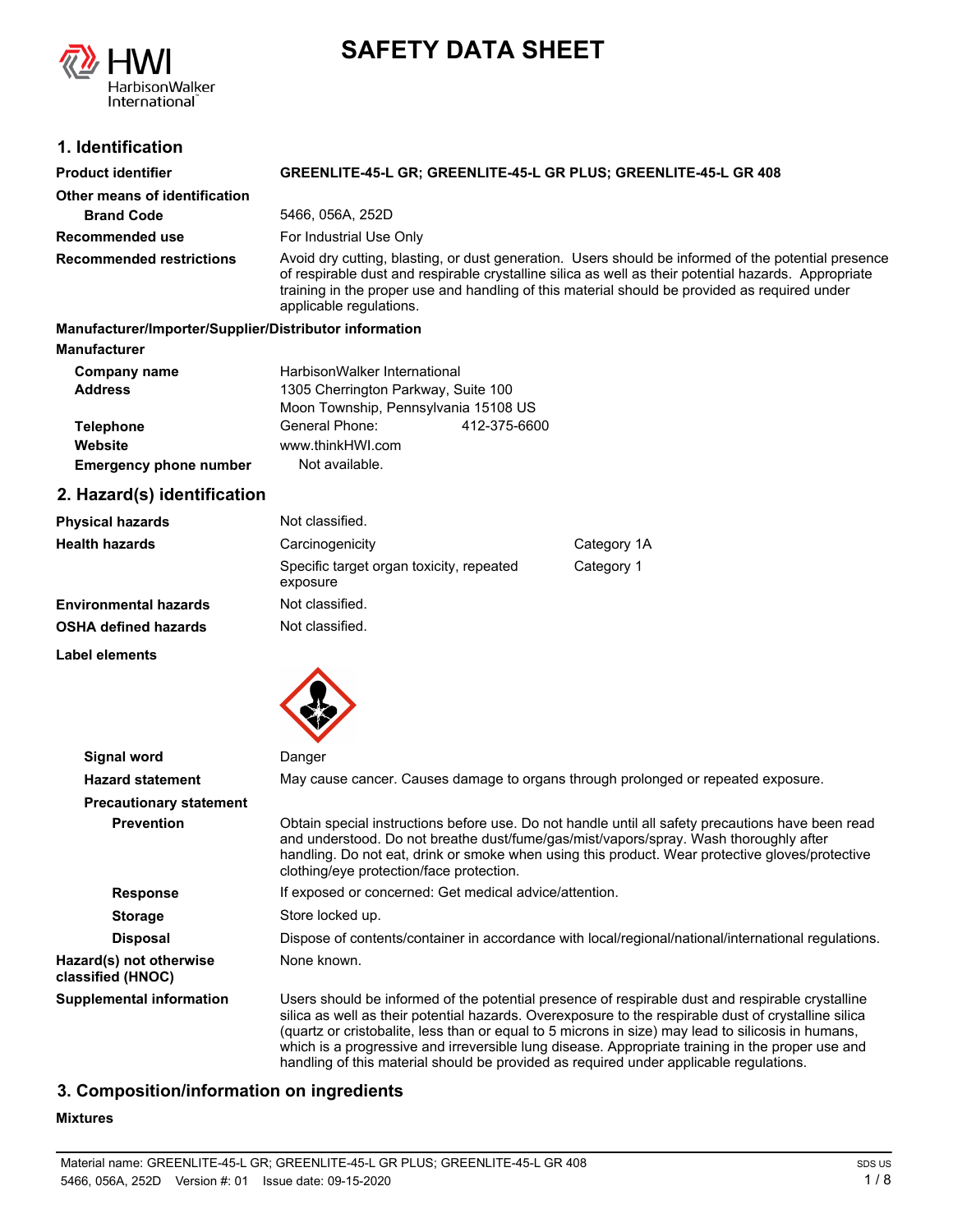| <b>Chemical name</b>                     | Common name and synonyms                        | <b>CAS number</b> | %          |
|------------------------------------------|-------------------------------------------------|-------------------|------------|
| Clay                                     |                                                 | 1302-87-0         | $20 - 40$  |
| Mullite                                  |                                                 | 1302-93-8         | $10 - 25$  |
| Quartz (SiO2)                            |                                                 | 14808-60-7        | $10 - 25$  |
| Amorphous Silica                         | <b>Fumed Silica</b><br>Silica, crystalline free | 7631-86-9         | $2.5 - 10$ |
| Cristobalite                             |                                                 | 14464-46-1        | $2.5 - 10$ |
| Glass, Oxide, Chemicals                  |                                                 | 65997-17-3        | $2.5 - 10$ |
| Kaolin                                   |                                                 | 1332-58-7         | $2.5 - 10$ |
| Other components below reportable levels |                                                 |                   | $30 - 50$  |

Crystalline silica may be present at low concentrations; most of this is encapsulated in the coarse aggregate or as part of the clays or sands.

### **4. First-aid measures**

| <b>Inhalation</b>                                                            | Move to fresh air. Call a physician if symptoms develop or persist.                                                                |
|------------------------------------------------------------------------------|------------------------------------------------------------------------------------------------------------------------------------|
| <b>Skin contact</b>                                                          | Wash off with soap and water. Get medical attention if irritation develops and persists.                                           |
| Eye contact                                                                  | Rinse with water. Get medical attention if irritation develops and persists.                                                       |
| Ingestion                                                                    | Rinse mouth. Get medical attention if symptoms occur.                                                                              |
| Most important<br>symptoms/effects, acute and<br>delayed                     | Prolonged exposure may cause chronic effects.                                                                                      |
| Indication of immediate<br>medical attention and special<br>treatment needed | Provide general supportive measures and treat symptomatically. Keep victim under observation.<br>Symptoms may be delayed.          |
| <b>General information</b>                                                   | IF exposed or concerned: Get medical advice/attention. If you feel unwell, seek medical advice<br>(show the label where possible). |
| 5. Fire-fighting measures                                                    |                                                                                                                                    |

| Suitable extinguishing media                                     | Use fire-extinguishing media appropriate for surrounding materials. |
|------------------------------------------------------------------|---------------------------------------------------------------------|
| Unsuitable extinguishing<br>media                                | Not available.                                                      |
| Specific hazards arising from<br>the chemical                    | Not applicable.                                                     |
| Special protective equipment<br>and precautions for firefighters | Not available.                                                      |
| 6. Accidental release measures                                   |                                                                     |

### **6. Accidental release measures**

| <b>Personal precautions.</b><br>protective equipment and<br>emergency procedures | Keep unnecessary personnel away. Keep people away from and upwind of spill/leak. Wear<br>appropriate protective equipment and clothing during clean-up. Ensure adequate ventilation. For<br>personal protection, see section 8 of the SDS. |
|----------------------------------------------------------------------------------|--------------------------------------------------------------------------------------------------------------------------------------------------------------------------------------------------------------------------------------------|
| <b>Methods and materials for</b><br>containment and cleaning up                  | Stop the flow of material, if this is without risk. Following product recovery, flush area with water.<br>Put material in suitable, covered, labeled containers. For waste disposal, see section 13 of the<br>SDS.                         |
| <b>Environmental precautions</b>                                                 | Avoid discharge into drains, water courses or onto the ground.                                                                                                                                                                             |
| 7. Handling and storage                                                          |                                                                                                                                                                                                                                            |
|                                                                                  |                                                                                                                                                                                                                                            |

Obtain special instructions before use. Do not handle until all safety precautions have been read and understood. Keep formation of airborne dusts to a minimum. Provide appropriate exhaust ventilation at places where dust is formed. Do not breathe dust. Avoid prolonged exposure. When using, do not eat, drink or smoke. Should be handled in closed systems, if possible. Wear appropriate personal protective equipment. Wash hands thoroughly after handling. Observe good industrial hygiene practices. **Precautions for safe handling** Store in tightly closed container. Store away from incompatible materials (see Section 10 of the SDS). **Conditions for safe storage, including any incompatibilities**

# **8. Exposure controls/personal protection**

### **Occupational exposure limits**

The following constituents are the only constituents of the product which have a PEL, TLV or other recommended exposure limit. At this time, the other constituents have no known exposure limits.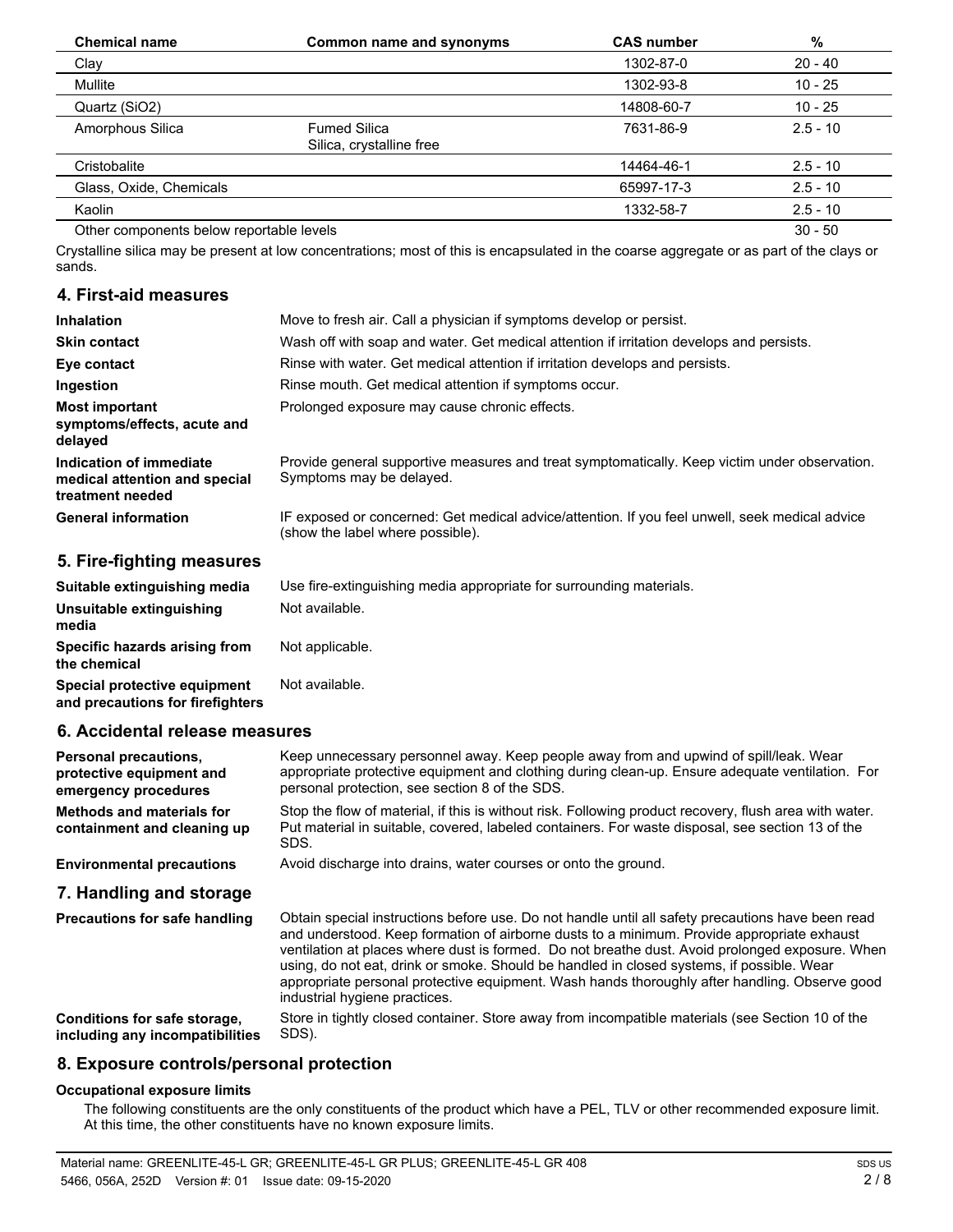| <b>Components</b>                                            | US. OSHA Table Z-1 Limits for Air Contaminants (29 CFR 1910.1000)<br><b>Type</b>                                                                                                                                                                                                                                                                                                                       | <b>Value</b>                                               | Form                 |  |
|--------------------------------------------------------------|--------------------------------------------------------------------------------------------------------------------------------------------------------------------------------------------------------------------------------------------------------------------------------------------------------------------------------------------------------------------------------------------------------|------------------------------------------------------------|----------------------|--|
| Cristobalite (CAS<br>14464-46-1)                             | <b>PEL</b>                                                                                                                                                                                                                                                                                                                                                                                             | $0.05$ mg/m $3$                                            | Respirable dust.     |  |
| Kaolin (CAS 1332-58-7)                                       | PEL                                                                                                                                                                                                                                                                                                                                                                                                    | $5$ mg/m $3$                                               | Respirable fraction. |  |
|                                                              |                                                                                                                                                                                                                                                                                                                                                                                                        | $15 \text{ mg/m}$                                          | Total dust.          |  |
| Quartz (SiO2) (CAS<br>14808-60-7)                            | <b>PEL</b>                                                                                                                                                                                                                                                                                                                                                                                             | $0.05$ mg/m $3$                                            | Respirable dust.     |  |
| US. OSHA Table Z-3 (29 CFR 1910.1000)<br><b>Components</b>   | <b>Type</b>                                                                                                                                                                                                                                                                                                                                                                                            | <b>Value</b>                                               | <b>Form</b>          |  |
| Amorphous Silica (CAS<br>7631-86-9)                          | <b>TWA</b>                                                                                                                                                                                                                                                                                                                                                                                             | $0.8$ mg/m $3$                                             |                      |  |
|                                                              |                                                                                                                                                                                                                                                                                                                                                                                                        | 20 mppcf                                                   |                      |  |
| Cristobalite (CAS<br>14464-46-1)                             | <b>TWA</b>                                                                                                                                                                                                                                                                                                                                                                                             | $0.05$ mg/m $3$                                            | Respirable.          |  |
|                                                              |                                                                                                                                                                                                                                                                                                                                                                                                        | 1.2 mppcf                                                  | Respirable.          |  |
| Kaolin (CAS 1332-58-7)                                       | <b>TWA</b>                                                                                                                                                                                                                                                                                                                                                                                             | $5$ mg/m $3$                                               | Respirable fraction. |  |
|                                                              |                                                                                                                                                                                                                                                                                                                                                                                                        | $15 \text{ mg/m}$                                          | Total dust.          |  |
|                                                              |                                                                                                                                                                                                                                                                                                                                                                                                        | 50 mppcf                                                   | Total dust.          |  |
|                                                              |                                                                                                                                                                                                                                                                                                                                                                                                        | 15 mppcf                                                   | Respirable fraction. |  |
| Quartz (SiO2) (CAS<br>14808-60-7)                            | <b>TWA</b>                                                                                                                                                                                                                                                                                                                                                                                             | $0.1$ mg/m $3$                                             | Respirable.          |  |
|                                                              |                                                                                                                                                                                                                                                                                                                                                                                                        | 2.4 mppcf                                                  | Respirable.          |  |
| <b>US. ACGIH Threshold Limit Values</b><br><b>Components</b> | <b>Type</b>                                                                                                                                                                                                                                                                                                                                                                                            | <b>Value</b>                                               | <b>Form</b>          |  |
| Cristobalite (CAS<br>14464-46-1)                             | <b>TWA</b>                                                                                                                                                                                                                                                                                                                                                                                             | $0.025$ mg/m3                                              | Respirable fraction. |  |
| Kaolin (CAS 1332-58-7)                                       | <b>TWA</b>                                                                                                                                                                                                                                                                                                                                                                                             | $2$ mg/m $3$                                               | Respirable fraction. |  |
| Mullite (CAS 1302-93-8)                                      | <b>TWA</b>                                                                                                                                                                                                                                                                                                                                                                                             | 1 $mg/m3$                                                  | Respirable fraction. |  |
| Quartz (SiO2) (CAS<br>14808-60-7)                            | <b>TWA</b>                                                                                                                                                                                                                                                                                                                                                                                             | $0.025$ mg/m $3$                                           | Respirable fraction. |  |
| US. NIOSH: Pocket Guide to Chemical Hazards                  |                                                                                                                                                                                                                                                                                                                                                                                                        |                                                            |                      |  |
| <b>Components</b>                                            | <b>Type</b>                                                                                                                                                                                                                                                                                                                                                                                            | Value                                                      | Form                 |  |
| Amorphous Silica (CAS<br>7631-86-9)                          | <b>TWA</b>                                                                                                                                                                                                                                                                                                                                                                                             | $6$ mg/m $3$                                               |                      |  |
| Cristobalite (CAS<br>14464-46-1)                             | <b>TWA</b>                                                                                                                                                                                                                                                                                                                                                                                             | $0.05$ mg/m $3$                                            | Respirable dust.     |  |
| Glass, Oxide, Chemicals<br>(CAS 65997-17-3)                  | <b>TWA</b>                                                                                                                                                                                                                                                                                                                                                                                             | 3 fibers/cm3                                               | Fiber.               |  |
|                                                              |                                                                                                                                                                                                                                                                                                                                                                                                        | 3 fibers/cm3                                               | Fibrous dust.        |  |
|                                                              |                                                                                                                                                                                                                                                                                                                                                                                                        | 5 mg/m3                                                    | fibers, total dust   |  |
|                                                              |                                                                                                                                                                                                                                                                                                                                                                                                        | 5 mg/m3                                                    | Fiber, total         |  |
| Kaolin (CAS 1332-58-7)                                       | <b>TWA</b>                                                                                                                                                                                                                                                                                                                                                                                             | $5$ mg/m $3$                                               | Respirable.          |  |
|                                                              |                                                                                                                                                                                                                                                                                                                                                                                                        | 10 mg/m3                                                   | Total                |  |
| Quartz (SiO2) (CAS<br>14808-60-7)                            | <b>TWA</b>                                                                                                                                                                                                                                                                                                                                                                                             | $0.05$ mg/m $3$                                            | Respirable dust.     |  |
| <b>Biological limit values</b>                               |                                                                                                                                                                                                                                                                                                                                                                                                        | No biological exposure limits noted for the ingredient(s). |                      |  |
| <b>Exposure guidelines</b>                                   | Occupational exposure to nuisance dust (total and respirable) and respirable crystalline silica<br>should be monitored and controlled. Occupational exposure to nuisance dust (total and respirable)<br>and respirable crystalline silica should be monitored and controlled.                                                                                                                          |                                                            |                      |  |
| Appropriate engineering<br>controls                          | Good general ventilation (typically 10 air changes per hour) should be used. Ventilation rates<br>should be matched to conditions. If applicable, use process enclosures, local exhaust ventilation,<br>or other engineering controls to maintain airborne levels below recommended exposure limits. If<br>exposure limits have not been established, maintain airborne levels to an acceptable level. |                                                            |                      |  |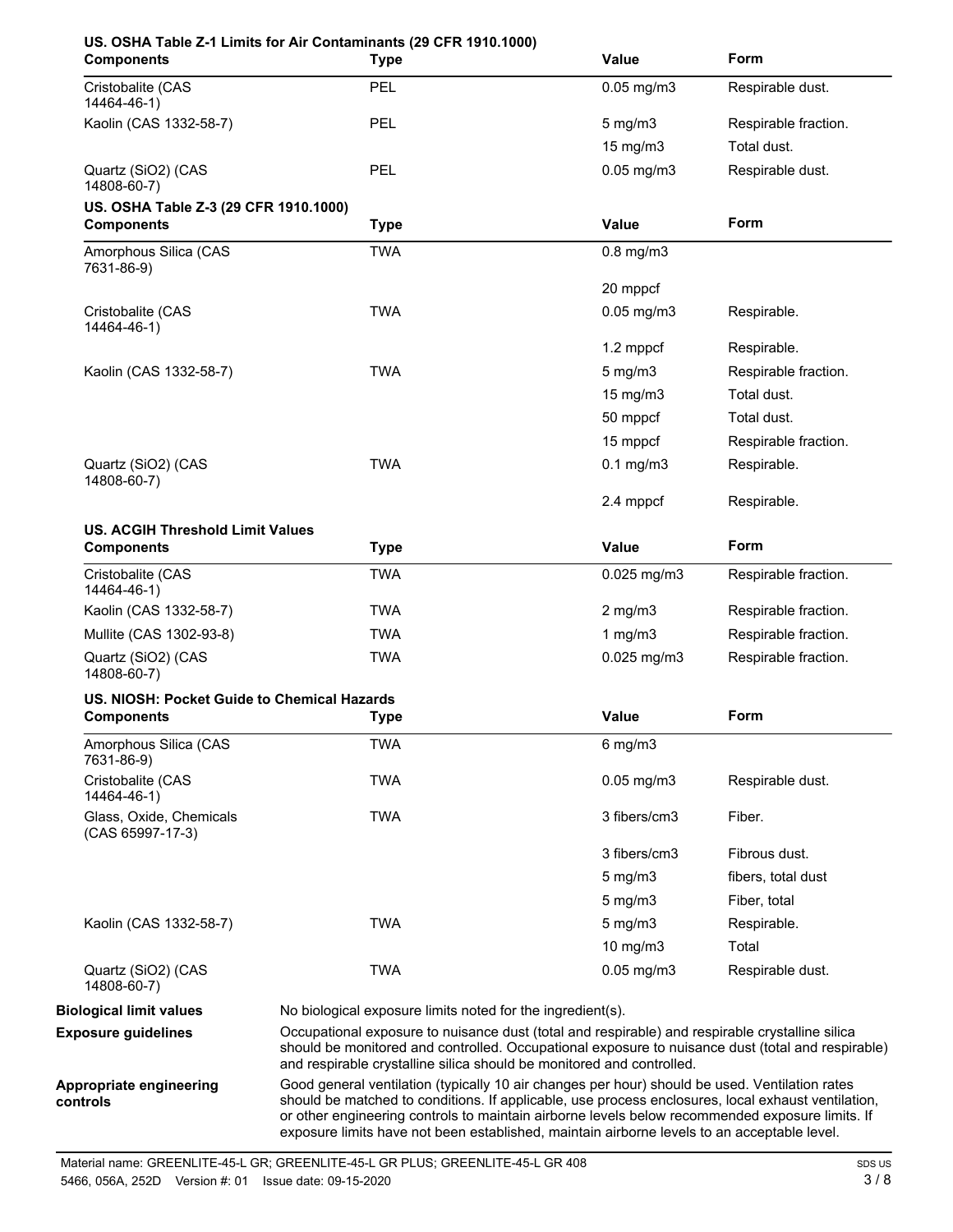### **Individual protection measures, such as personal protective equipment**

**Eye/face protection** Wear safety glasses with side shields (or goggles).

**Skin protection**

**Hand protection** Wear appropriate chemical resistant gloves.

exceeding the exposure limits.

**Other** Wear appropriate chemical resistant clothing. Use of an impervious apron is recommended. Use a NIOSH/MSHA approved respirator if there is a risk of exposure to dust/fume at levels

**Respiratory protection**

**Thermal hazards** Wear appropriate thermal protective clothing, when necessary.



**General hygiene considerations**

**Appearance**

Observe any medical surveillance requirements. Always observe good personal hygiene measures, such as washing after handling the material and before eating, drinking, and/or smoking. Routinely wash work clothing and protective equipment to remove contaminants.

### **9. Physical and chemical properties**

| <b>Physical state</b>                             | Solid.         |
|---------------------------------------------------|----------------|
| Form                                              | Solid.         |
| Color                                             | Not available. |
| Odor                                              | Not available. |
| Odor threshold                                    | Not available. |
| рH                                                | Not available. |
| <b>Melting point/freezing point</b>               | Not available. |
| Initial boiling point and boiling<br>range        | Not available. |
| <b>Flash point</b>                                | Not available. |
| <b>Evaporation rate</b>                           | Not available. |
| Flammability (solid, gas)                         | Not available. |
| Upper/lower flammability or explosive limits      |                |
| <b>Flammability limit - lower</b><br>(%)          | Not available. |
| <b>Flammability limit - upper</b><br>(%)          | Not available. |
| Explosive limit - lower (%)                       | Not available. |
| Explosive limit - upper (%)                       | Not available. |
| Vapor pressure                                    | Not available. |
| <b>Vapor density</b>                              | Not available. |
| <b>Relative density</b>                           | Not available. |
| Solubility(ies)                                   |                |
| <b>Solubility (water)</b>                         | Not available. |
| <b>Partition coefficient</b><br>(n-octanol/water) | Not available. |
| <b>Auto-ignition temperature</b>                  | Not available. |
| <b>Decomposition temperature</b>                  | Not available. |
| <b>Viscosity</b>                                  | Not available. |
| <b>Other information</b>                          |                |
| <b>Explosive properties</b>                       | Not explosive. |
| <b>Oxidizing properties</b>                       | Not oxidizing. |

# **10. Stability and reactivity**

**Reactivity** The product is stable and non-reactive under normal conditions of use, storage and transport.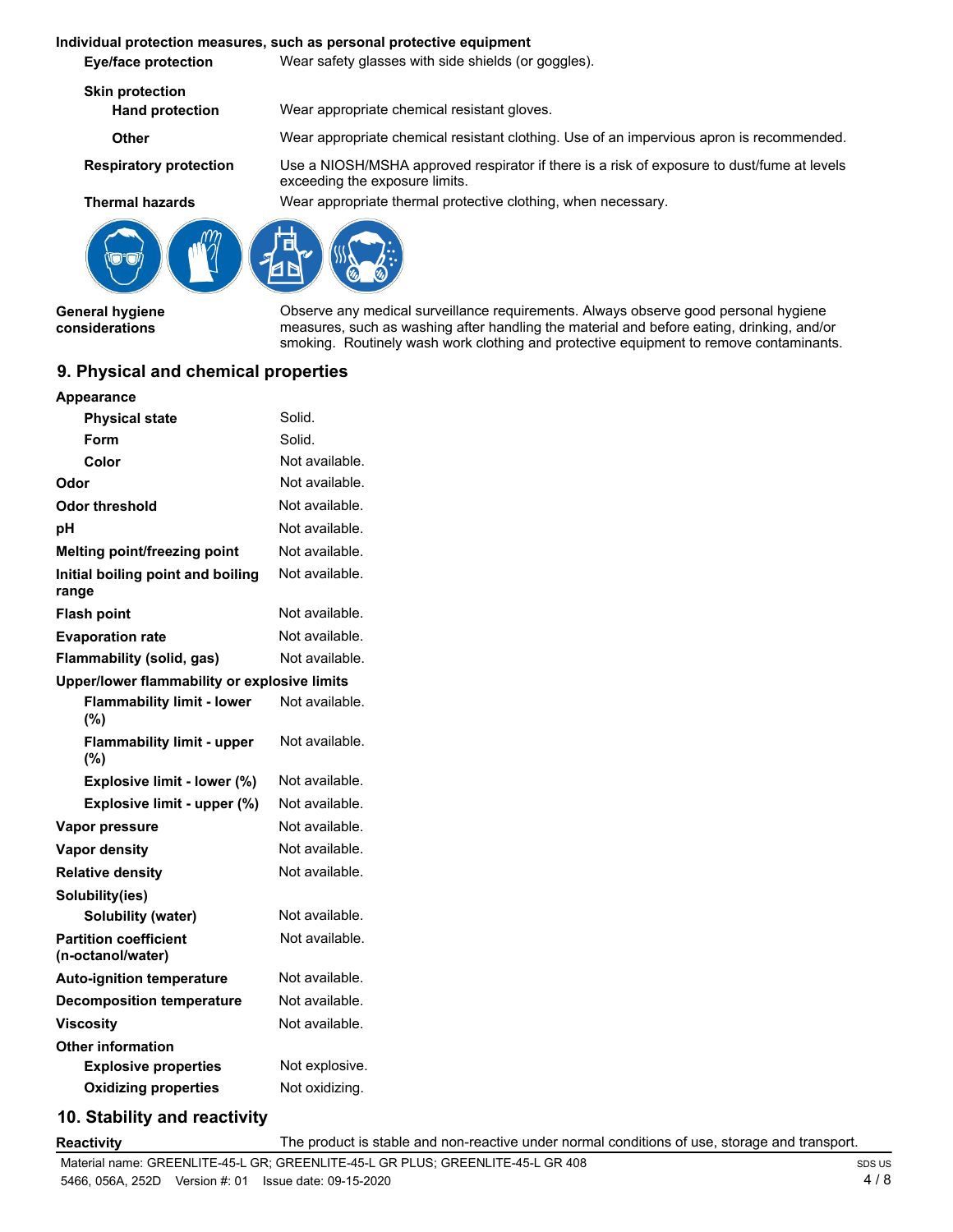| <b>Chemical stability</b>                    | Material is stable under normal conditions.                                                                                                                                              |  |
|----------------------------------------------|------------------------------------------------------------------------------------------------------------------------------------------------------------------------------------------|--|
| <b>Possibility of hazardous</b><br>reactions | No dangerous reaction known under conditions of normal use.                                                                                                                              |  |
| <b>Conditions to avoid</b>                   | Contact with incompatible materials.                                                                                                                                                     |  |
| Incompatible materials                       | Powerful oxidizers. Chlorine.<br>Incompatibility is based strictly upon potential theoretical reactions between chemicals and may<br>not be specific to industrial application exposure. |  |
| <b>Hazardous decomposition</b><br>products   | No hazardous decomposition products are known.                                                                                                                                           |  |

# **11. Toxicological information**

# **Information on likely routes of exposure**

| <b>Inhalation</b>                                                                  | Prolonged inhalation may be harmful.                                                                                                                                                                                                                                                                                                                                                                                                                                                                                                                                                                                                                                                                                                                                                                                                                                                                                                                                                                                                                                                                                                                                                                                                                                                                                                                                                                                                                                                                                                                                                               |  |  |
|------------------------------------------------------------------------------------|----------------------------------------------------------------------------------------------------------------------------------------------------------------------------------------------------------------------------------------------------------------------------------------------------------------------------------------------------------------------------------------------------------------------------------------------------------------------------------------------------------------------------------------------------------------------------------------------------------------------------------------------------------------------------------------------------------------------------------------------------------------------------------------------------------------------------------------------------------------------------------------------------------------------------------------------------------------------------------------------------------------------------------------------------------------------------------------------------------------------------------------------------------------------------------------------------------------------------------------------------------------------------------------------------------------------------------------------------------------------------------------------------------------------------------------------------------------------------------------------------------------------------------------------------------------------------------------------------|--|--|
| <b>Skin contact</b>                                                                | No adverse effects due to skin contact are expected.                                                                                                                                                                                                                                                                                                                                                                                                                                                                                                                                                                                                                                                                                                                                                                                                                                                                                                                                                                                                                                                                                                                                                                                                                                                                                                                                                                                                                                                                                                                                               |  |  |
| Eye contact                                                                        | Direct contact with eyes may cause temporary irritation.                                                                                                                                                                                                                                                                                                                                                                                                                                                                                                                                                                                                                                                                                                                                                                                                                                                                                                                                                                                                                                                                                                                                                                                                                                                                                                                                                                                                                                                                                                                                           |  |  |
| Ingestion                                                                          | Expected to be a low ingestion hazard.                                                                                                                                                                                                                                                                                                                                                                                                                                                                                                                                                                                                                                                                                                                                                                                                                                                                                                                                                                                                                                                                                                                                                                                                                                                                                                                                                                                                                                                                                                                                                             |  |  |
| Symptoms related to the<br>physical, chemical and<br>toxicological characteristics | Direct contact with eyes may cause temporary irritation.                                                                                                                                                                                                                                                                                                                                                                                                                                                                                                                                                                                                                                                                                                                                                                                                                                                                                                                                                                                                                                                                                                                                                                                                                                                                                                                                                                                                                                                                                                                                           |  |  |
| Information on toxicological effects                                               |                                                                                                                                                                                                                                                                                                                                                                                                                                                                                                                                                                                                                                                                                                                                                                                                                                                                                                                                                                                                                                                                                                                                                                                                                                                                                                                                                                                                                                                                                                                                                                                                    |  |  |
| <b>Acute toxicity</b>                                                              | Not known.                                                                                                                                                                                                                                                                                                                                                                                                                                                                                                                                                                                                                                                                                                                                                                                                                                                                                                                                                                                                                                                                                                                                                                                                                                                                                                                                                                                                                                                                                                                                                                                         |  |  |
| <b>Skin corrosion/irritation</b>                                                   | Prolonged skin contact may cause temporary irritation.                                                                                                                                                                                                                                                                                                                                                                                                                                                                                                                                                                                                                                                                                                                                                                                                                                                                                                                                                                                                                                                                                                                                                                                                                                                                                                                                                                                                                                                                                                                                             |  |  |
| Serious eye damage/eye<br>irritation                                               | Direct contact with eyes may cause temporary irritation.                                                                                                                                                                                                                                                                                                                                                                                                                                                                                                                                                                                                                                                                                                                                                                                                                                                                                                                                                                                                                                                                                                                                                                                                                                                                                                                                                                                                                                                                                                                                           |  |  |
| Respiratory or skin sensitization                                                  |                                                                                                                                                                                                                                                                                                                                                                                                                                                                                                                                                                                                                                                                                                                                                                                                                                                                                                                                                                                                                                                                                                                                                                                                                                                                                                                                                                                                                                                                                                                                                                                                    |  |  |
| <b>Respiratory sensitization</b>                                                   | Not a respiratory sensitizer.                                                                                                                                                                                                                                                                                                                                                                                                                                                                                                                                                                                                                                                                                                                                                                                                                                                                                                                                                                                                                                                                                                                                                                                                                                                                                                                                                                                                                                                                                                                                                                      |  |  |
| <b>Skin sensitization</b>                                                          | This product is not expected to cause skin sensitization.                                                                                                                                                                                                                                                                                                                                                                                                                                                                                                                                                                                                                                                                                                                                                                                                                                                                                                                                                                                                                                                                                                                                                                                                                                                                                                                                                                                                                                                                                                                                          |  |  |
| <b>Germ cell mutagenicity</b>                                                      | No data available to indicate product or any components present at greater than 0.1% are<br>mutagenic or genotoxic.                                                                                                                                                                                                                                                                                                                                                                                                                                                                                                                                                                                                                                                                                                                                                                                                                                                                                                                                                                                                                                                                                                                                                                                                                                                                                                                                                                                                                                                                                |  |  |
| Carcinogenicity                                                                    | In 1997, IARC (the International Agency for Research on Cancer) concluded that crystalline silica<br>inhaled from occupational sources can cause lung cancer in humans. However in making the<br>overall evaluation, IARC noted that "carcinogenicity was not detected in all industrial<br>circumstances studied. Carcinogenicity may be dependent on inherent characteristics of the<br>crystalline silica or on external factors affecting its biological activity or distribution of its<br>polymorphs." (IARC Monographs on the evaluation of the carcinogenic risks of chemicals to<br>humans, Silica, silicates dust and organic fibres, 1997, Vol. 68, IARC, Lyon, France.) In June<br>2003, SCOEL (the EU Scientific Committee on Occupational Exposure Limits) concluded that the<br>main effect in humans of the inhalation of respirable crystalline silica dust is silicosis. "There is<br>sufficient information to conclude that the relative risk of lung cancer is increased in persons with<br>silicosis (and, apparently, not in employees without silicosis exposed to silica dust in quarries and<br>in the ceramic industry). Therefore, preventing the onset of silicosis will also reduce the cancer<br>risk" (SCOEL SUM Doc 94-final, June 2003) According to the current state of the art, worker<br>protection against silicosis can be consistently assured by respecting the existing regulatory<br>occupational exposure limits. May cause cancer. Occupational exposure to respirable dust and<br>respirable crystalline silica should be monitored and controlled. |  |  |
|                                                                                    | <b>IARC Monographs. Overall Evaluation of Carcinogenicity</b>                                                                                                                                                                                                                                                                                                                                                                                                                                                                                                                                                                                                                                                                                                                                                                                                                                                                                                                                                                                                                                                                                                                                                                                                                                                                                                                                                                                                                                                                                                                                      |  |  |
| Amorphous Silica (CAS 7631-86-9)                                                   | 3 Not classifiable as to carcinogenicity to humans.                                                                                                                                                                                                                                                                                                                                                                                                                                                                                                                                                                                                                                                                                                                                                                                                                                                                                                                                                                                                                                                                                                                                                                                                                                                                                                                                                                                                                                                                                                                                                |  |  |

| Amorphous Silica (CAS 7631-86-9)                               |  | 3 Not classifiable as to carcinogenicity to humans.                          |
|----------------------------------------------------------------|--|------------------------------------------------------------------------------|
| Cristobalite (CAS 14464-46-1)                                  |  | 1 Carcinogenic to humans.                                                    |
| Quartz (SiO2) (CAS 14808-60-7)                                 |  | 1 Carcinogenic to humans.                                                    |
| OSHA Specifically Regulated Substances (29 CFR 1910.1001-1052) |  |                                                                              |
| Cristobalite (CAS 14464-46-1)                                  |  | Cancer                                                                       |
| Quartz (SiO2) (CAS 14808-60-7)                                 |  | Cancer                                                                       |
| US. National Toxicology Program (NTP) Report on Carcinogens    |  |                                                                              |
| Cristobalite (CAS 14464-46-1)                                  |  | Known To Be Human Carcinogen.                                                |
|                                                                |  | Reasonably Anticipated to be a Human Carcinogen.                             |
| Glass, Oxide, Chemicals (CAS 65997-17-3)                       |  | Reasonably Anticipated to be a Human Carcinogen.                             |
| Quartz (SiO2) (CAS 14808-60-7)                                 |  | Known To Be Human Carcinogen.                                                |
| <b>Reproductive toxicity</b>                                   |  | This product is not expected to cause reproductive or developmental effects. |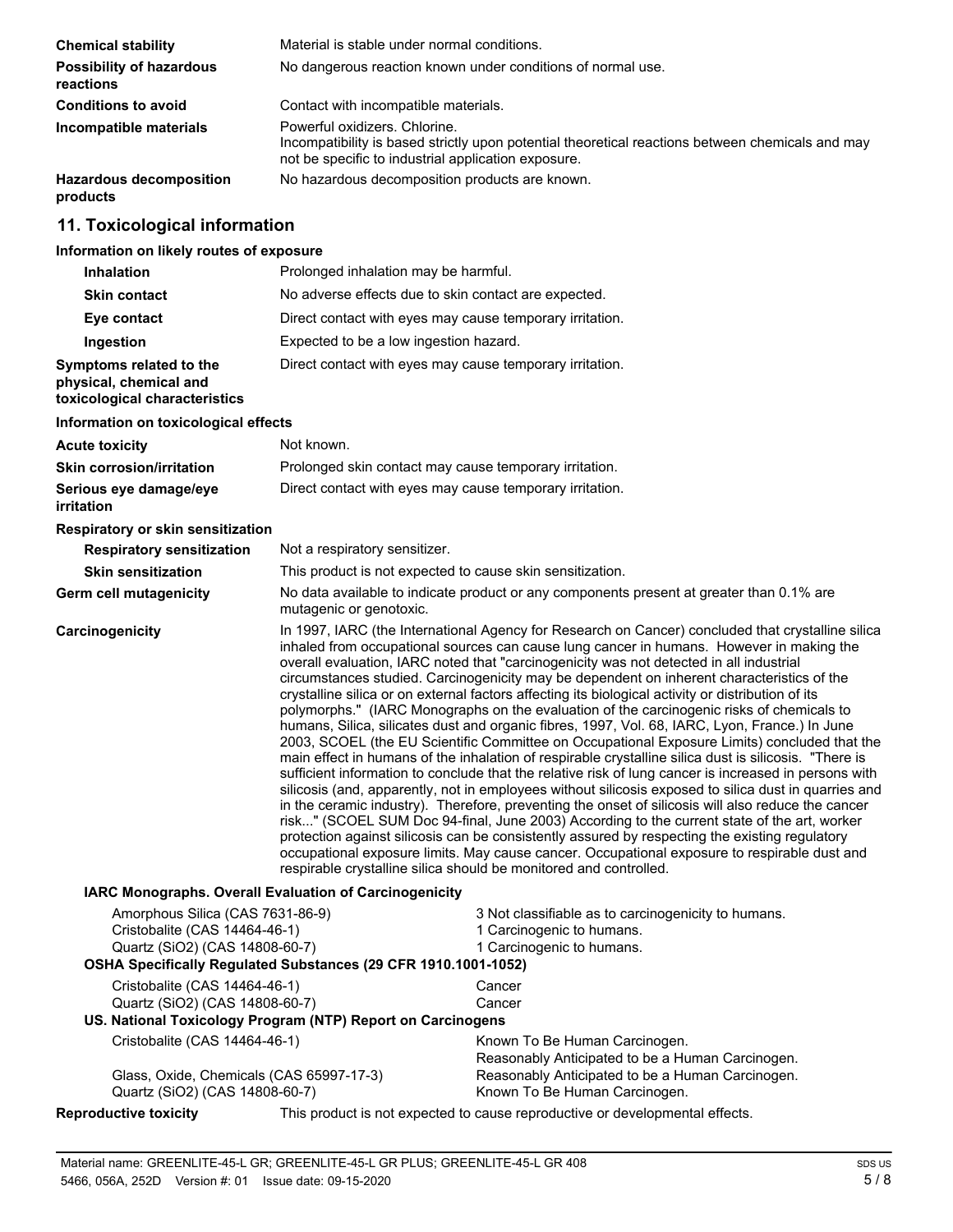| Developmental effects                                        |                                                                                                                                                       |  |
|--------------------------------------------------------------|-------------------------------------------------------------------------------------------------------------------------------------------------------|--|
| Quartz (SiO2)                                                | 0                                                                                                                                                     |  |
| Developmental effects - EU category                          |                                                                                                                                                       |  |
| Quartz (SiO2)                                                | 0                                                                                                                                                     |  |
| Embryotoxicity                                               |                                                                                                                                                       |  |
| Quartz (SiO2)                                                | 0                                                                                                                                                     |  |
| <b>Reproductivity</b>                                        |                                                                                                                                                       |  |
| Quartz (SiO2)                                                | 0                                                                                                                                                     |  |
| <b>Specific target organ toxicity -</b><br>single exposure   | Not classified.                                                                                                                                       |  |
| <b>Specific target organ toxicity -</b><br>repeated exposure | Causes damage to organs through prolonged or repeated exposure.                                                                                       |  |
| Aspiration hazard                                            | Not an aspiration hazard.                                                                                                                             |  |
| <b>Chronic effects</b>                                       | Causes damage to organs through prolonged or repeated exposure. Prolonged inhalation may be<br>harmful. Prolonged exposure may cause chronic effects. |  |
| 12. Ecological information                                   |                                                                                                                                                       |  |

| <b>Ecotoxicity</b>               | The product is not classified as environmentally hazardous. However, this does not exclude the<br>possibility that large or frequent spills can have a harmful or damaging effect on the environment. |  |
|----------------------------------|-------------------------------------------------------------------------------------------------------------------------------------------------------------------------------------------------------|--|
| Persistence and degradability    | No data is available on the degradability of any ingredients in the mixture.                                                                                                                          |  |
| <b>Bioaccumulative potential</b> | No data available.                                                                                                                                                                                    |  |
| Mobility in soil                 | No data available.                                                                                                                                                                                    |  |
| Other adverse effects            | No other adverse environmental effects (e.g. ozone depletion, photochemical ozone creation<br>potential, endocrine disruption, global warming potential) are expected from this component.            |  |

### **13. Disposal considerations**

| <b>Disposal instructions</b>             | This product, in its present state, when discarded or disposed of, is not a hazardous waste<br>according to Federal regulations (40 CFR 261.4 (b)(4)). Under RCRA, it is the responsibility of the<br>user of the product to determine, at the time of disposal, whether the product meets RCRA criteria<br>for hazardous waste. |
|------------------------------------------|----------------------------------------------------------------------------------------------------------------------------------------------------------------------------------------------------------------------------------------------------------------------------------------------------------------------------------|
| Hazardous waste code                     | Since this product is used in several industries, no Waste Code can be provided by the supplier.<br>The Waste Code should be determined in arrangement with your waste disposal partner or the<br>responsible authority.                                                                                                         |
| Waste from residues / unused<br>products | Not available.                                                                                                                                                                                                                                                                                                                   |
| Contaminated packaging                   | Not available.                                                                                                                                                                                                                                                                                                                   |

### **14. Transport information**

### **DOT**

Not regulated as dangerous goods.

### **IATA**

Not regulated as dangerous goods.

### **IMDG**

Not regulated as dangerous goods.

**Transport in bulk according to** Not applicable. **Annex II of MARPOL 73/78 and the IBC Code**

# **15. Regulatory information**

**US federal regulations**

This product is a "Hazardous Chemical" as defined by the OSHA Hazard Communication Standard, 29 CFR 1910.1200. All chemical substances in this product are listed on the TSCA chemical substance inventory where required.

# **TSCA Section 12(b) Export Notification (40 CFR 707, Subpt. D)**

Not regulated.

**CERCLA Hazardous Substance List (40 CFR 302.4)**

Not listed.

### **SARA 304 Emergency release notification**

Not regulated.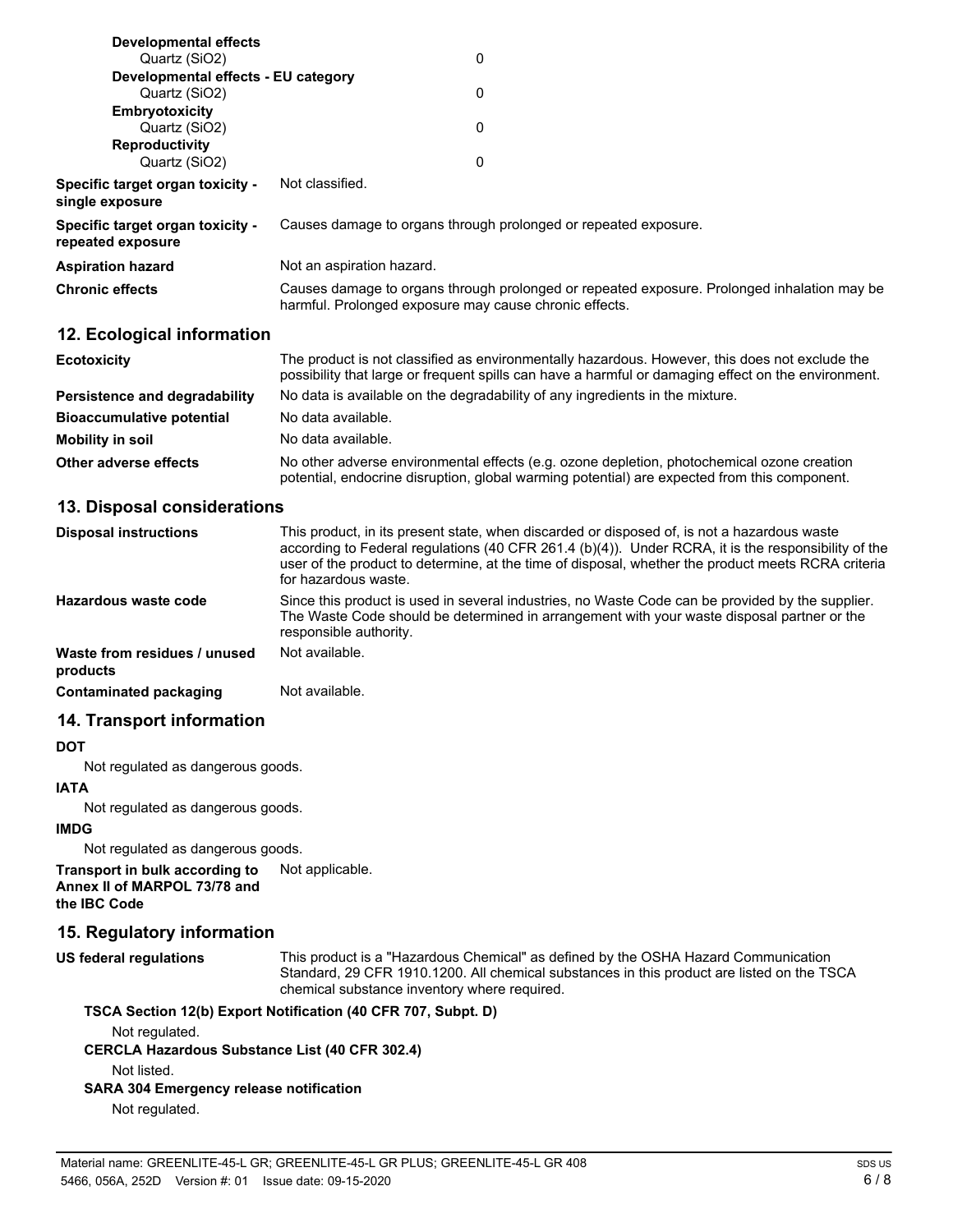### **OSHA Specifically Regulated Substances (29 CFR 1910.1001-1052)**

Cristobalite (CAS 14464-46-1) Cancer Quartz (SiO2) (CAS 14808-60-7) Cancer Cristobalite (CAS 14464-46-1) lung effects Quartz (SiO2) (CAS 14808-60-7) lung effects Cristobalite (CAS 14464-46-1) immune system effects Quartz (SiO2) (CAS 14808-60-7) immune system effects<br>Cristobalite (CAS 14464-46-1) in the system effects Cristobalite (CAS  $14464-46-1$ ) Quartz (SiO2) (CAS 14808-60-7) kidney effects

### **Superfund Amendments and Reauthorization Act of 1986 (SARA)**

### **SARA 302 Extremely hazardous substance**

Not listed.

**categories**

**SARA 311/312 Hazardous** Yes

### **chemical**

**Carcinogenicity** Specific target organ toxicity (single or repeated exposure) **Classified hazard**

### **SARA 313 (TRI reporting)**

Not regulated.

### **Other federal regulations**

### **Clean Air Act (CAA) Section 112 Hazardous Air Pollutants (HAPs) List**

Not regulated.

### **Clean Air Act (CAA) Section 112(r) Accidental Release Prevention (40 CFR 68.130)**

Not regulated.

**Safe Drinking Water Act** Not regulated. **(SDWA)**

# **US state regulations**

### **California Proposition 65**



**WARNING:** This product can expose you to chemicals including Quartz (SiO2): Quartz (SiO2): Quartz (SiO2): Quartz (SiO2), which is known to the State of California to cause cancer. For more information go to www.P65Warnings.ca.gov.

### **California Proposition 65 - CRT: Listed date/Carcinogenic substance**

| Quartz (SiO2) (CAS 14808-60-7)    | Listed: October 1, 1988                                                                                          |
|-----------------------------------|------------------------------------------------------------------------------------------------------------------|
| Titanium Dioxide (CAS 13463-67-7) | Listed: September 2, 2011                                                                                        |
|                                   | US. California. Candidate Chemicals List. Safer Consumer Products Regulations (Cal. Code Regs, tit. 22, 69502.3, |

### **subd. (a))**

Cristobalite (CAS 14464-46-1) Glass, Oxide, Chemicals (CAS 65997-17-3) Quartz (SiO2) (CAS 14808-60-7)

### **International Inventories**

| Country(s) or region | <b>Inventory name</b>                                                     | On inventory (yes/no)* |
|----------------------|---------------------------------------------------------------------------|------------------------|
| Australia            | Australian Inventory of Chemical Substances (AICS)                        | No                     |
| Canada               | Domestic Substances List (DSL)                                            | <b>Yes</b>             |
| Canada               | Non-Domestic Substances List (NDSL)                                       | No                     |
| China                | Inventory of Existing Chemical Substances in China (IECSC)                | Yes                    |
| Europe               | European Inventory of Existing Commercial Chemical<br>Substances (EINECS) | No                     |
| Europe               | European List of Notified Chemical Substances (ELINCS)                    | No.                    |
| Japan                | Inventory of Existing and New Chemical Substances (ENCS)                  | No.                    |
| Korea                | Existing Chemicals List (ECL)                                             | No.                    |
| New Zealand          | New Zealand Inventory                                                     | <b>Yes</b>             |
| <b>Philippines</b>   | Philippine Inventory of Chemicals and Chemical Substances<br>(PICCS)      | No                     |
| Taiwan               | Taiwan Chemical Substance Inventory (TCSI)                                | <b>Yes</b>             |